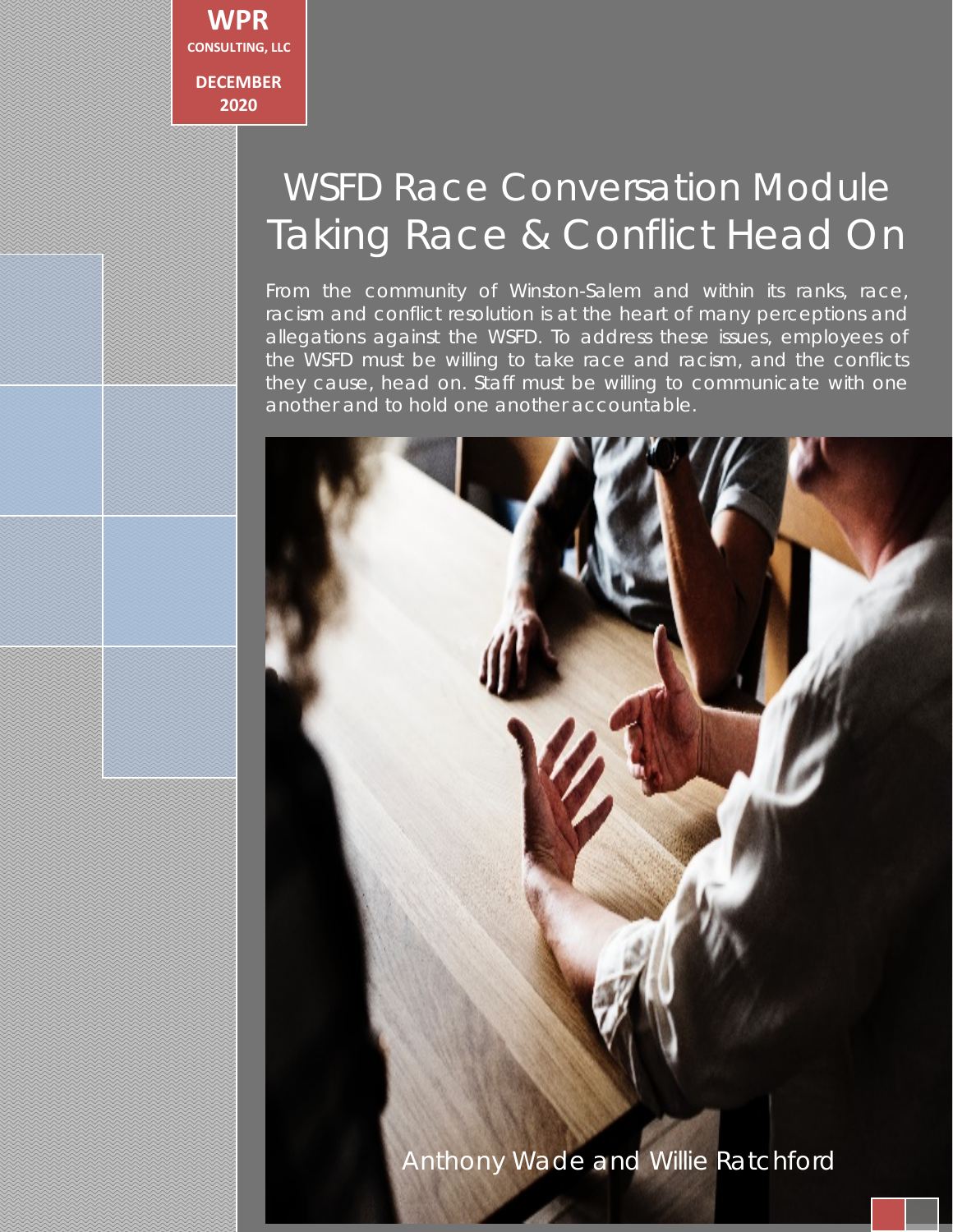# WSFD Race Conversation Module *Taking Race & Conflict Head On*

## *INTRODUCTION*

From the community of Winston-Salem and within its ranks, race, racism and conflict resolution is at the heart of many perceptions and allegations against the WSFD. To address these issues, employees of the WSFD must be willing to take race and racism, and the conflicts they cause, head on. Staff must be willing to communicate with one another and to hold one another accountable.

If a WSFD employee feels that he or she is a victim of racism or discrimination, that they are slighted racially, or that a fellow employee has said something that may be perceived as racist while at the work place (or otherwise), does something that has racial implications, or that racial accusations are being made, staff members need to feel they can talk about it and can hold one another accountable. Staff should also understand that this means that they agree to be held accountable themselves as well.

Staff need to know that attacking, shaming or blaming has no place in the WSFD's work or staff's dealings with each other. If a staff member feels that a fellow employee has done something that is racially insensitive or racially offensive, then they should be able to address that in a straightforward way. Staff members should work to gain tools that will help them in their work internally and in Winston-Salem to have the tough conversation about race.

#### *QUESTIONS TO PONDER*

- How does race place into WSFD's work dynamics when staff discusses work issues?
- When is questioning and criticism about race constructive and when is it destructive?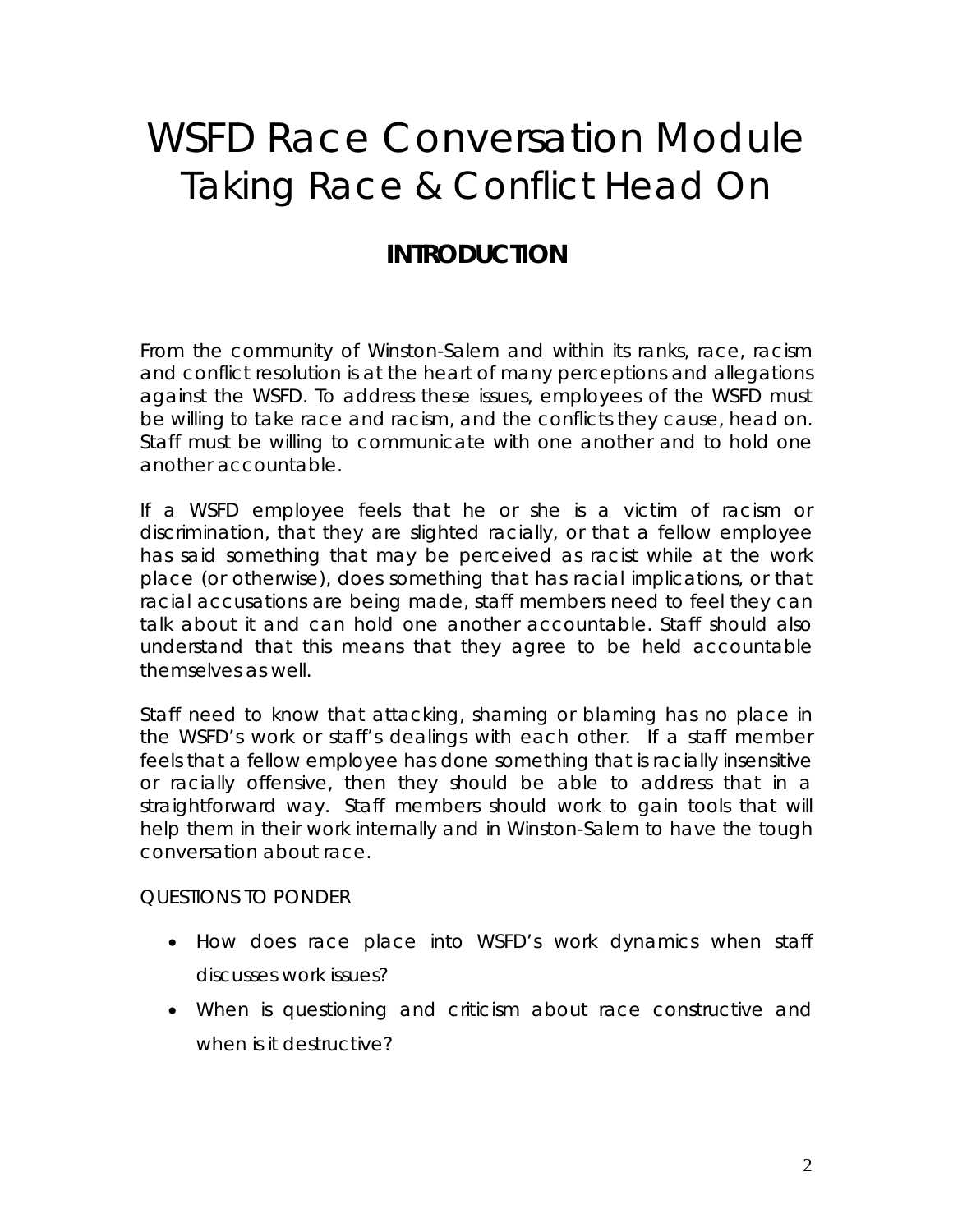• Do staff members need commitments surrounding race, racism, discrimination, conversation and accountability as WFSD moves forward?

According to Merriam-Webster, Inc, conflict is "a mental struggle resulting from incompatible or opposing needs, drives, wishes or external or internal demands." Conflict is around us all the time. A good example would be every time we turn on the evening news, we are faced with conflict somewhere in our world. These incidents have some type of effect on our lives. Personally, we may face conflict in our relationships, on the job, at school, at church, in our neighborhood, at the movies, the mall, or even at living spaces for fire fighters.

Conflict is a natural part of human behavior. It is as much a part of our lives as waking up, eating, sleeping, relating with others, learning, teaching, traveling etc. Think back to the last book you read, or the last movie you saw. Remember the last sermon you heard or the last ballgame you went to see (of course before COVID-19). Without knowing what that something was, we can be 100% sure that it involved some type of conflict. Whether it is the triumph of the good guy versus the bad guy in an epic saga, or the competition with both teams striving to win, conflict is present, and it is a normal part of our daily lives.

Conflict can be physical and external or emotional and internal. How we choose to deal with conflict often reflects our life experiences or the experiences of our loved ones, or the way we were taught at an early age by our parents and teachers. We can choose to manage conflict, or we can let conflict manage us. The choice is ours.

As indicated earlier, there are many causes of conflict to include different points of view, having multiple or conflicting priorities, personalities, culture, lack of understanding, adapting to change and not properly knowing how to communicate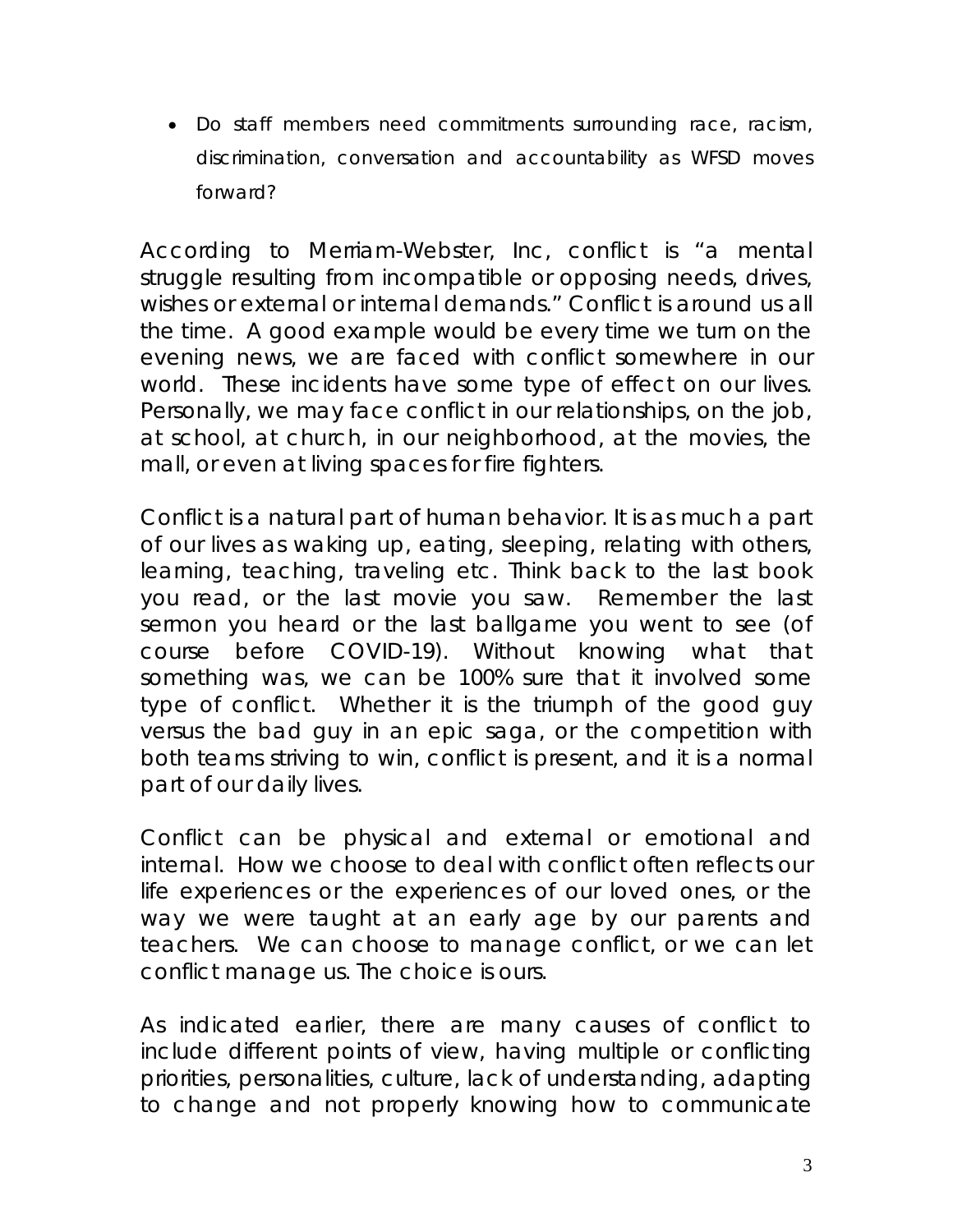frustration, and yes race. Conflict may also be caused by questions that may be perceived to have racial overtones or implications, or where one staff member might make racial accusations against one or more of their coworkers based on a perception of racism.

#### *INTENT VS. IMPACT*

Conflict may also be caused by one person's intent and the impact it has on another person. This is especially important when dealing with the issue of race or with "ism.". For instance, in a staff situation at WSFD , a White staff person might make a statement or ask a question about the reality of "Black on Black crime" to get a point across; however, the impact of the statement/question on a Black staff member hearing it may be just the opposite of what the speaker intended.

It is also possible that the impact of a coworker's statement may be due to that member's implicit (unconscious) bias and they may not understand why or know what they have just said is taken as racist, or sexist or homophobic by their coworkers. Either way, this could be the beginning of a conflict and if left unchecked will cause much harm to the WSFD and its employees over time. If this happens, employees have an opportunity to manage the conflict, or end up allowing the conflict to manage and subsequently damage the department.

## *WHAT TO DO*

Sometimes, all you need to address actions or statements that may be perceived to have racial implications, or to address racial accusations, is an opportunity to share your feelings, acknowledge mistakes and find solutions. If you find yourself in conflict about race with a coworker, the following steps might prove to be helpful: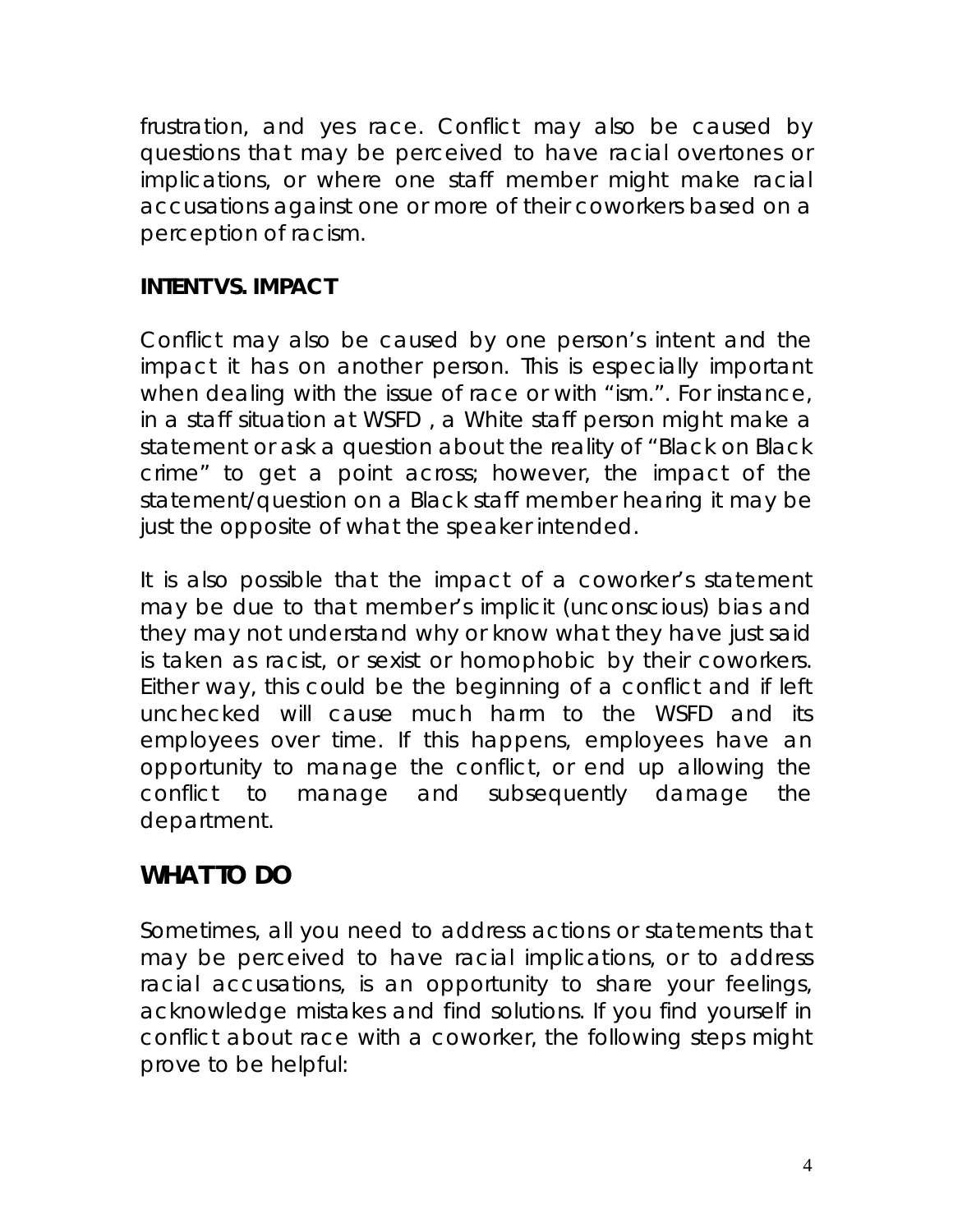**Relax and Breathe** – Take a moment to step away and breathe slowly and deeply for a few minutes- check your emotions.

**Have the Conversation** – Be courageous enough to have the tough conversation about race with the person whose statements or questions caused you concern – very often we will talk to everyone in our circle about an issue we have with a coworker, but not the person we have the problem with. Hold one another accountable.

**Check In** – Check in with the person you need to have the conversation with to make sure they are ready to receive your concerns – try an "I" statement: *"I feel upset or concerned about what you just said or asked and would like to talk with you about it. Can we talk?"*

**Think** – Think about what you hope to achieve by stating your interests, needs and wants - be intentional about being constructive and avoid negative feedback/behavior.

**Listen and Share** – State how you feel by making "I" statements and ask the other person to share their feelings. Listen to what they say before responding. Ask about their intent and share the impact on you.

**Don't Pass Blame** – Acknowledge and apologize when necessary. Passing blame and making accusations will only further the conflict.

**Talk and Prevent** – Focus on a solution and/or agreement. Talk with the other person about what can be done in the future to prevent the conflict from reoccurring – don't be afraid to hold one another accountable.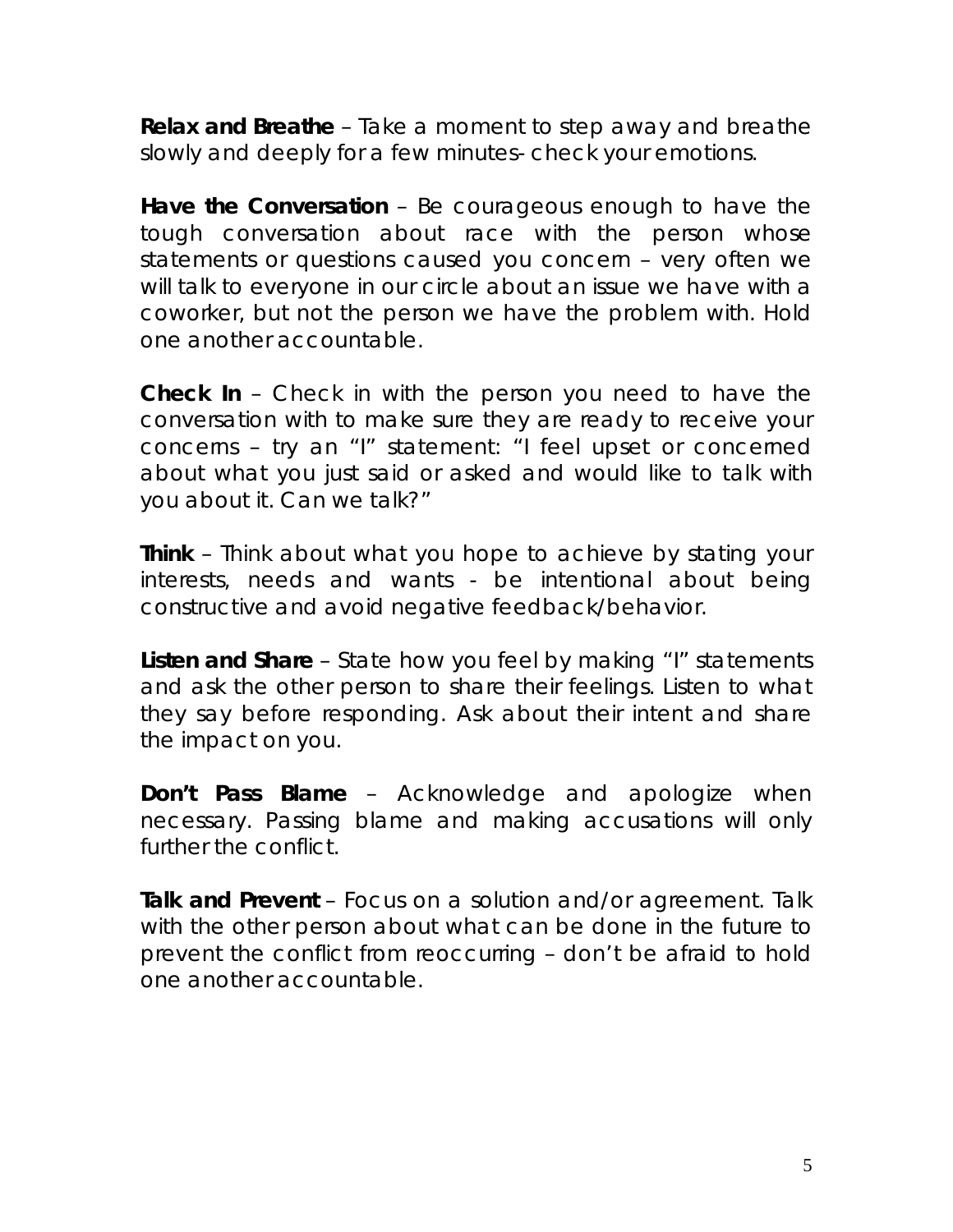## *PROPOSED CONVERSATION GUIDELINES / GROUP NORMS FOR WSFD EMPLOYEES*

- Agree to address race and the conflicts it causes head on
- Be respectful and honest with one another
- Agree to hold one another accountable
- Agree to be held accountable
- Speak your feelings and thoughts by making "I" statements
- Use "both/and" thinking, "rather than either/or"
- Listen for understanding rather than judgment
- Be open to thoughts and feelings different from your own
- Build on what each other has said in the conversation
- Remember that it's OK to disagree but NOT to attack, shame or blame
- Finish with a mutually agreed resolution